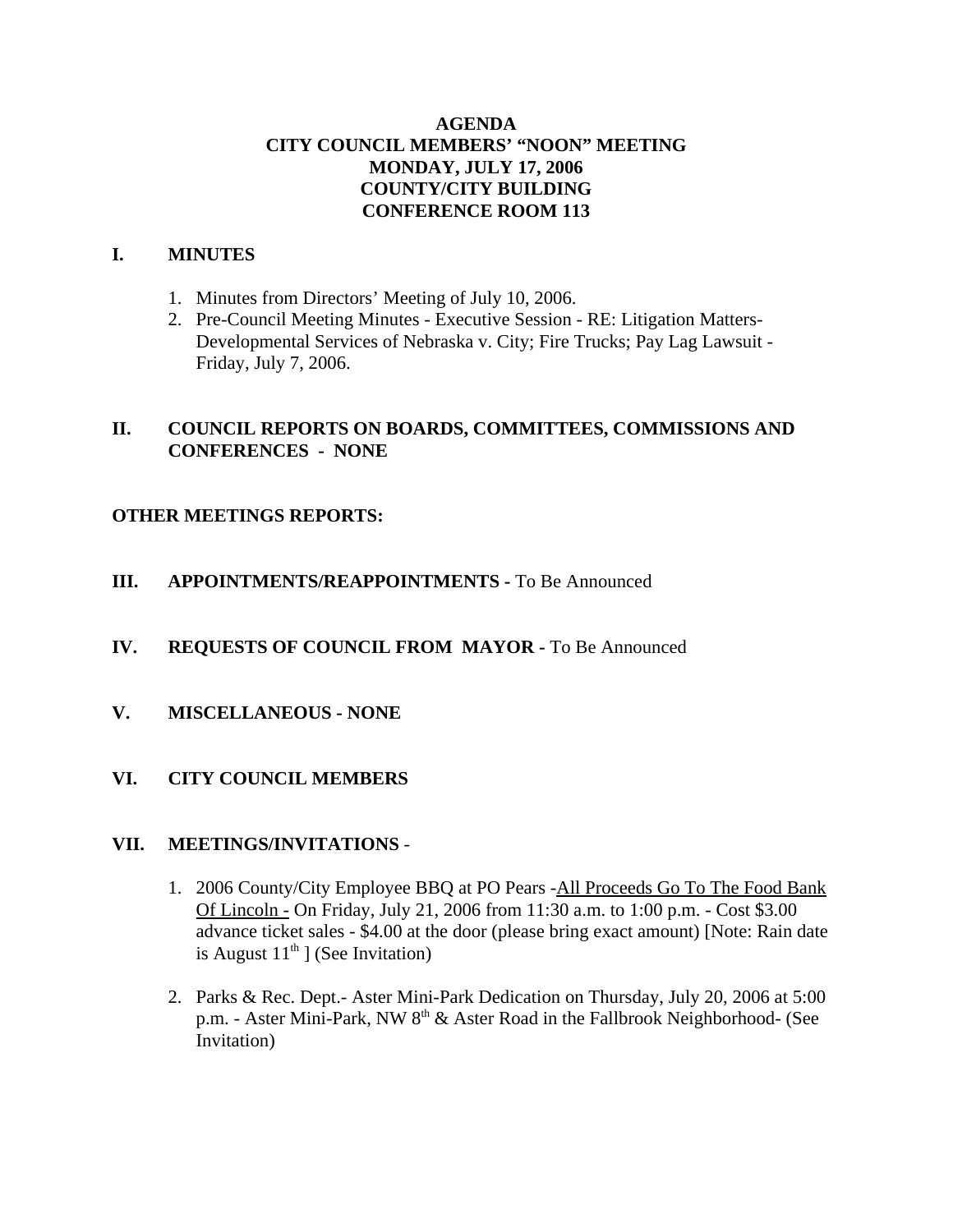- 3. Parks & Rec. Dept. Helen Boosalis Trail Connector Dedication on Friday, July 21, 2006 at 7:30 p.m.-Pinnacle Bank, 5651 South 59<sup>th</sup> Street - (See Invitation)
- 4. The NAM Public Policy Committee invites you to attend The First Annual Legislative Reception on Thursday, November 30, 2006 from 4:00 p.m. to 7:00 p.m. at The Holland Performing Arts Center, ConAgra Lobby, 1200 Douglas Street, Omaha - (No Charge)-RSVP to 402-557-5800 or by email -(See Invitation)

# **VIII. ADJOURNMENT**

ca071706/tjg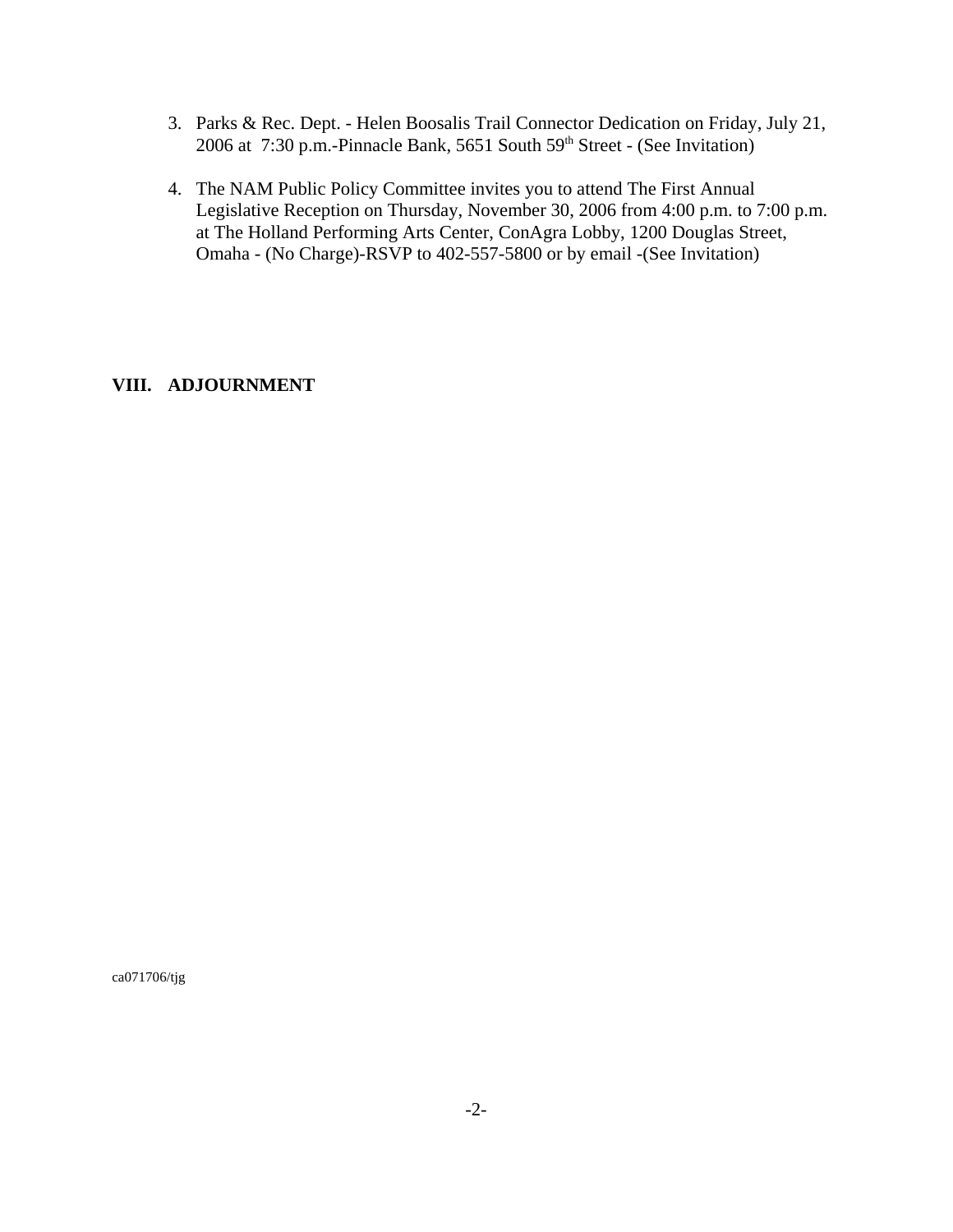# **MINUTES CITY COUNCIL MEMBERS' "NOON" MEETING MONDAY, JULY 17, 2006 COUNTY/CITY BUILDING CONFERENCE ROOM 113**

**Council Members Present:** Patte Newman, Chair; Dan Marvin, Vice-Chair; Jonathan Cook, Robin Eschliman, Jon Camp, Annette McRoy, Ken Svoboda.

**Others Present:** Mark Bowen, Rick Hoppe, Mayor's Office; Tammy Grammer, City Council Staff; Don Taute, Personnel Director; Deena Winter, Lincoln Journal Star Representative, and Coby Mach, LIBA.

## **I. MINUTES**

- 1. Minutes from Directors' Meeting of July 10, 2006.
- 2. Pre-Council Meeting Minutes Executive Session RE: Litigation Matters-Developmental Services of Nebraska v. City; Fire Trucks; Pay Lag Lawsuit - Friday, July 7, 2006.

Chair Patte Newman, by acclamation of the Chair, approved the minutes.

# **II. COUNCIL REPORTS ON BOARDS, COMMITTEES, COMMISSIONS AND CONFERENCES - NONE**

**Board of Health Meeting** (Svoboda) **-** Mr. Svoboda reported it was a lengthy meeting only because we had some budget discussions and Bruce Dart was asking if there were some budget cuts where would the boards opinion be on priorities in depth and went on for a while.

There's some proposed changes that are coming before us on fees for Wastewater Treatment Systems, Noise Control, Public Swimming Pools inspection, and there are a number of those. Also, for Council approval that will be coming in a while because they said they wanted us to be able to get pass the budget cycle before they actually bring it to the Council. Some proposed fee changes in Child Care Facilities, and Early Childhood Programs that will be coming before Council. Ms. Newman asked if that is State mandated? Mr. Svoboda responded no this is something we're implementing because the State does not go far enough. Ms. McRoy commented on that note have they talked to the CIC people that are doing their early childhood, there's a group of child care providers which might be a great provider. Mr. Svoboda commented I would bet they have, but they all were (inaudible). Ms. McRoy commented good, run that by them and stuff, so that they are not surprised because they're trying to do the community planning piece of that. It would be great to have their input so they're not shocked by this when you come on board, have them aware of it and deal with it. Mr. Svoboda stated okay, he will do that.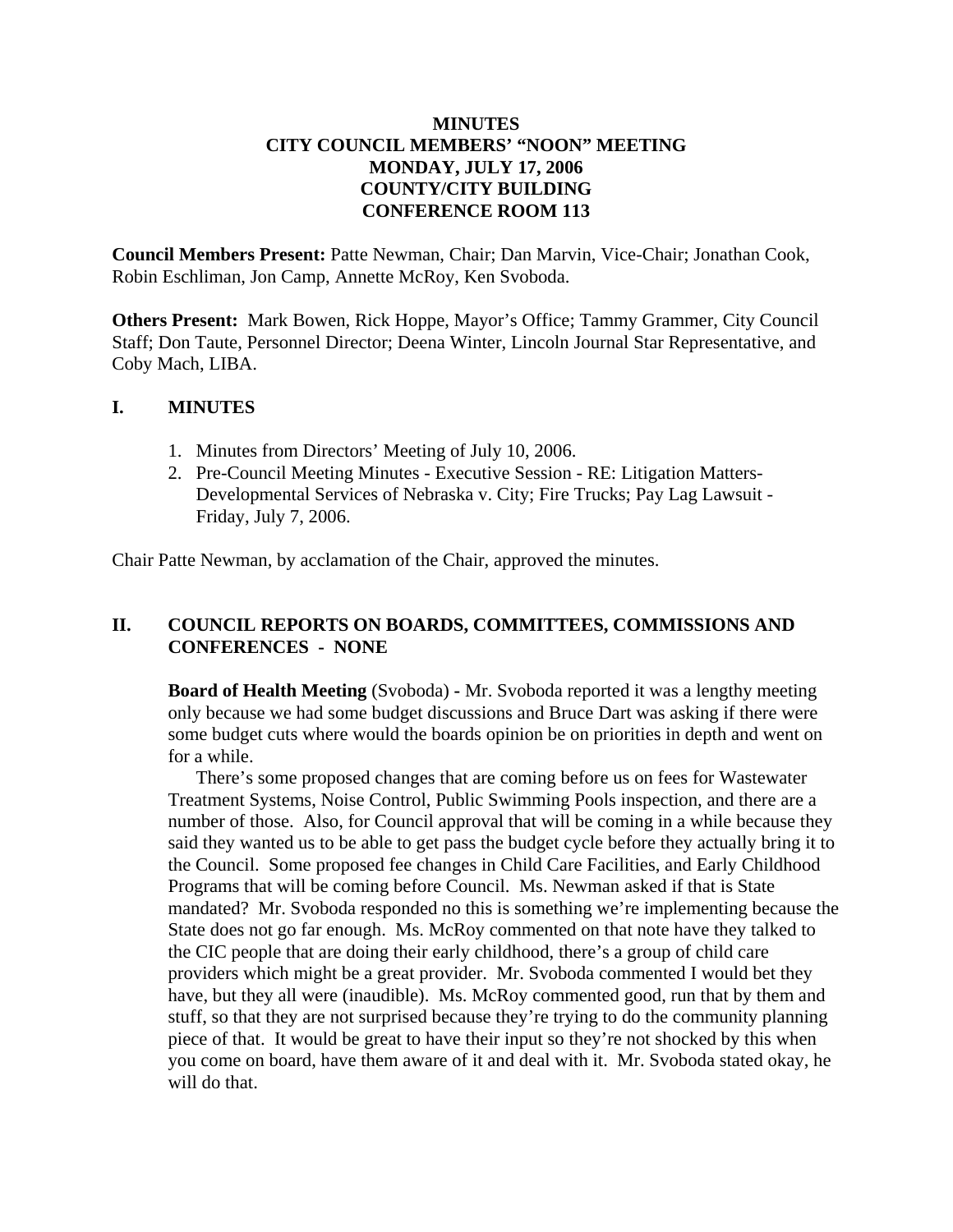### **OTHER MEETINGS REPORTS: - NONE**

## **III. APPOINTMENTS/REAPPOINTMENTS -**

### **RICK HOPPE -**

Rick Hoppe handed out an update memo regarding Boards and Commissions Upcoming Appointments and went over it with Council. *[See Attachment 'A'.]* 

Ms. Newman stated she received a letter from Carol Connor (Library Director) saying that Library Board member Jeff Kirkpatrick's term will expire on August 31, 2006 and he would like to be reappointed. Rick Hoppe commented yes, but generally that does not go through us, it's between Council and the Library Board, but that is coming up. Mr. Cook asked do we need to give direction to Rick (Hoppe) to have that brought forward to them? Mr. Hoppe commented I'm happy to go the meeting which is tomorrow night and tell them. Mr. Cook stated just tell them to get it to our Agenda because normally they have to do that, and I don't know who's responsible for doing it. Mr. Hoppe stated he will make sure that it happens.

## **IV. REQUESTS OF COUNCIL FROM MAYOR -**

#### **MARK BOWEN -**

Mark Bowen noted for this afternoon's meeting, they have the public hearing on the State Fair Annexation which has been very straight forward to this point, but some of them had questions about smoking provisions. There is a section in State Law which talks about State Fair buildings as it relates to the smoking provisions and that's what is overriding our local ban about smoking in the workplace. I think also someone may have had a question about when would the sales tax be effective. The streamlining of the State sales tax laws were done in 2004 there were changes that occurred at that time and so at this point the sales tax would be effective for collection January 1, 2007 because now you have to wait 120 days under State law. Mr. Camp asked Mr. Bowen if there will be someone at the meeting this afternoon to answer questions about the services and the City's obligations there? Mr. Bowen stated Marvin Krout (Planning Director) will be at the meeting. Ms. Eschliman stated she was curious about having Police Chief Casady tell us about the Police protection that's going to cost the money. Mr. Bowen stated during the State Fair operation is when the cost of security really occurs, the State Patrol has been responsible in doing that forever under the arrangement and that arrangement would continue. The State Patrol will continue to provide security for the State Fair during its operation. Mr. Bowen commented from what Police Chief Casady has told me, he's not concerned about that adding additional cost. Mr. Bowen stated also some of the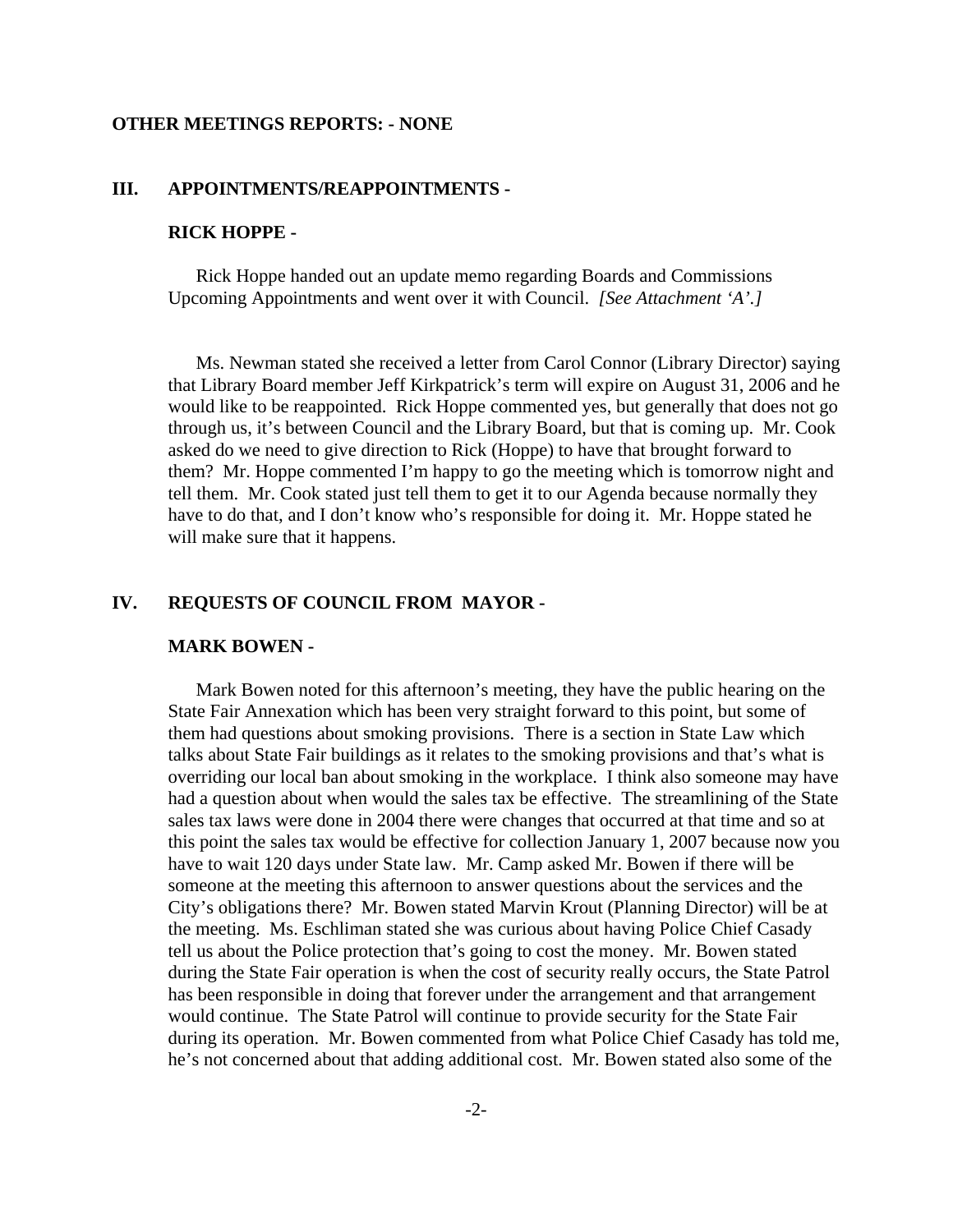streets at the State Fair are not named, and we have asked as part of the annexation that at some point they would name those streets because it would help with 911 to be able to identify where the incident is located. Council stated they would like Police Chief Casady to be at the meeting today. Mr. Bowen stated okay.

# **V. MISCELLANEOUS - NONE**

**VI. CITY COUNCIL MEMBERS**

**JON CAMP - NO COMMENTS** 

**JONATHAN COOK - NO COMMENTS** 

**ROBIN ESCHLIMAN - NO COMMENTS**

**DAN MARVIN - NO COMMENTS** 

**ANNETTE McROY - NO COMMENTS** 

**PATTE NEWMAN - NO COMMENTS**

**KEN SVOBODA - NO COMMENTS** 

- **VII.** MEETINGS/INVITATIONS Listed on the Attend Sheet for July  $17<sup>th</sup>$ .
- **VIII. MEETING ADJOURNED Approximately at 11:37 a.m.**

cm071706/tjg